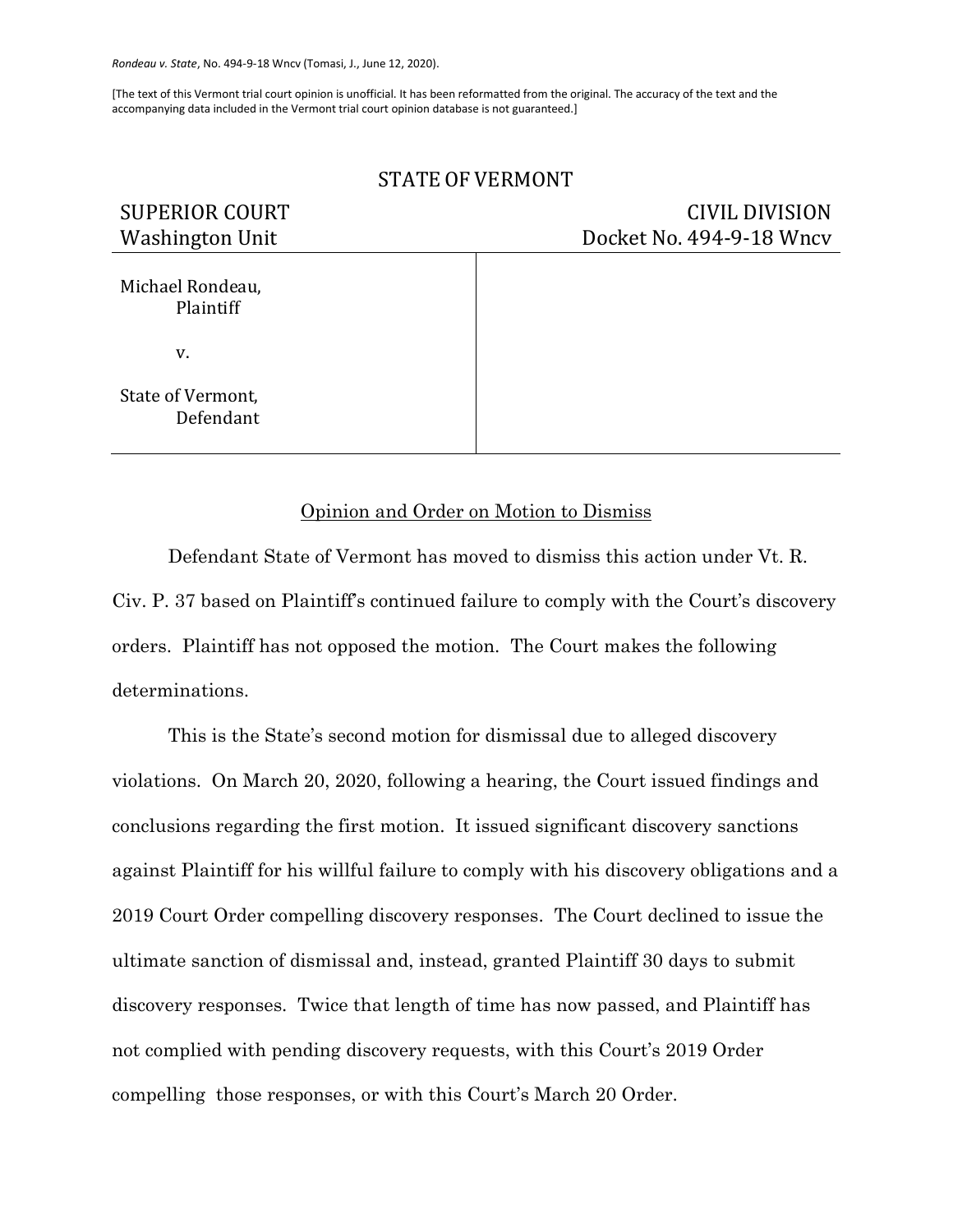The Court incorporates by reference the findings and conclusions set out in its March 20 Order. Based on those and the continued failure to comply with discovery obligations and Court Orders, the Court agrees that dismissal is warranted. The Court has already found that Plaintiff's conduct in connection with the failure to provide discovery has been the result of "gross indifference, bad faith, or willfulness." John v. Med. Ctr. Hosp. of Vt., Inc., 136 Vt. 517, 519 (1978). The Court has also already found that Defendant has been prejudiced by the delayed responses, which were originally due almost a year ago. *Trevor v. Icon Legacy Custom Modular Homes, LLC*, 2019 VT 54, ¶¶ 61–63.

In addition, as Defendant rightly notes, "a party's persistent refusal to comply with a discovery order presents sufficient evidence of willfulness, bad faith or fault" to support dismissal. *SynEcology Partners, L3C v. Bus. RunTime, Inc*., 2016 VT 29, ¶ 19, 201 Vt. 424, 432 (internal quotation omitted). And, "the law presumes prejudice from unreasonable delay." *Id*. at ¶ 19, 201 Vt. at 432. While that prejudice can be rebutted, *id*., in this instance, Defendant has failed to do so, either in regard to circumstances leading to the March 20 Order or now.

In its March 20 Order, the Court made clear the gravity of Plaintiff's past failures to meet his discovery obligations. It gave him one final opportunity to meet those demands along with a strict timeline. Despite that opportunity, he has failed to produce the ordered discovery, and the ongoing delay in this matter has resulted in prejudice to Defendant and untoward delay in the resolution of this case.

WHEREFORE, the case is dismissed with prejudice.

2